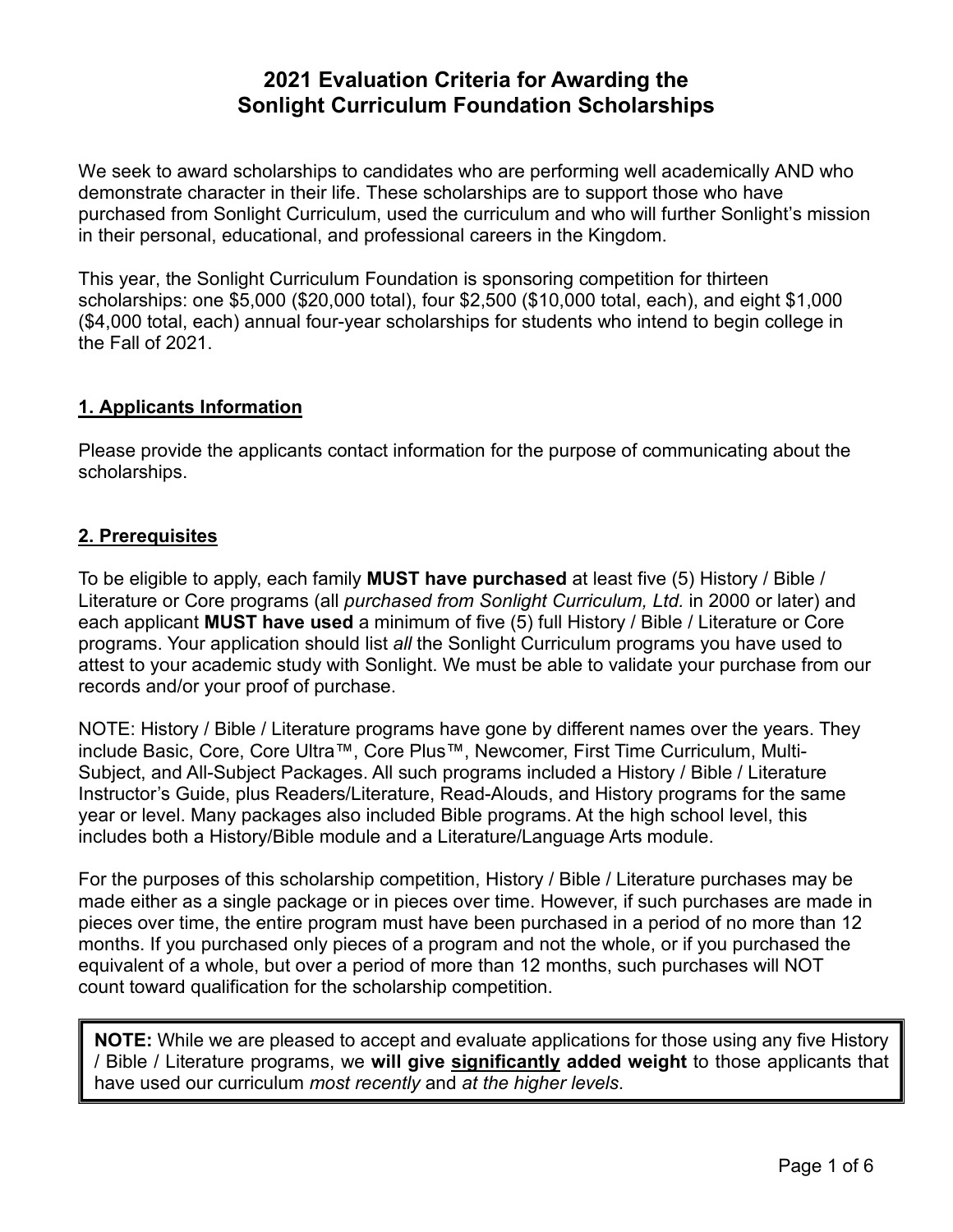### **3. Scholarship Categories**

We are offering these scholarships based upon two different sets of criteria (one called Green and the other Blue). You may apply to either set, but not both. Indicate on the application which scholarship criteria you are seeking to meet.

**Green Criteria:** We will give at most four (4) scholarships in which mission mindedness, acts of kindness, and other factors count more highly than academics. Two \$2,500 (\$10,000 total) and two \$1,000 (\$4,000 total, each) annual four-year scholarships may be awarded in this category based upon the following weighted criteria, in order of the greater weight to the lesser weight:

- mission mindedness or acts of kindness
- spiritual mindedness
- creativity
- leadership
- academic performance
- heart for learning
- activities and interests

**Blue Criteria**: We will give at most nine (9) scholarships in which academics are the greatest weight in our selection. *For at least two of these scholarships, we may give added weight to applications from applicants with math or science backgrounds.* One \$5,000 (\$20,000 total), two \$2,500 (\$10,000 total, each), and six \$1,000 (\$4,000 total, each) annual four-year scholarships may be awarded in this category based upon the following weighted criteria, in order of the greater weight to the lesser weight:

- academic performance
- spiritual mindedness
- leadership
- creativity
- mission mindedness or acts of kindness
- heart for learning
- activities and interests

All applications are also evaluated on their overall presentation. In this regard, we review and evaluate:

• Your spelling

- Your vigor of expression and your passion for your topic
- Your grammar
- Your neatness

**4. Academic Achievement and Performance:** Submit your standardized test scores from the SAT, ACT, or other standardized test or other measures of your academic performance. We are particularly interested in your overall academic performance, however best measured. Record the final test score and date on the application.

We do not require that official results are sent to us, copies are acceptable. In lieu of paper copies, you may also send a screen shot (or other type of image, like jpeg or pdf) of your test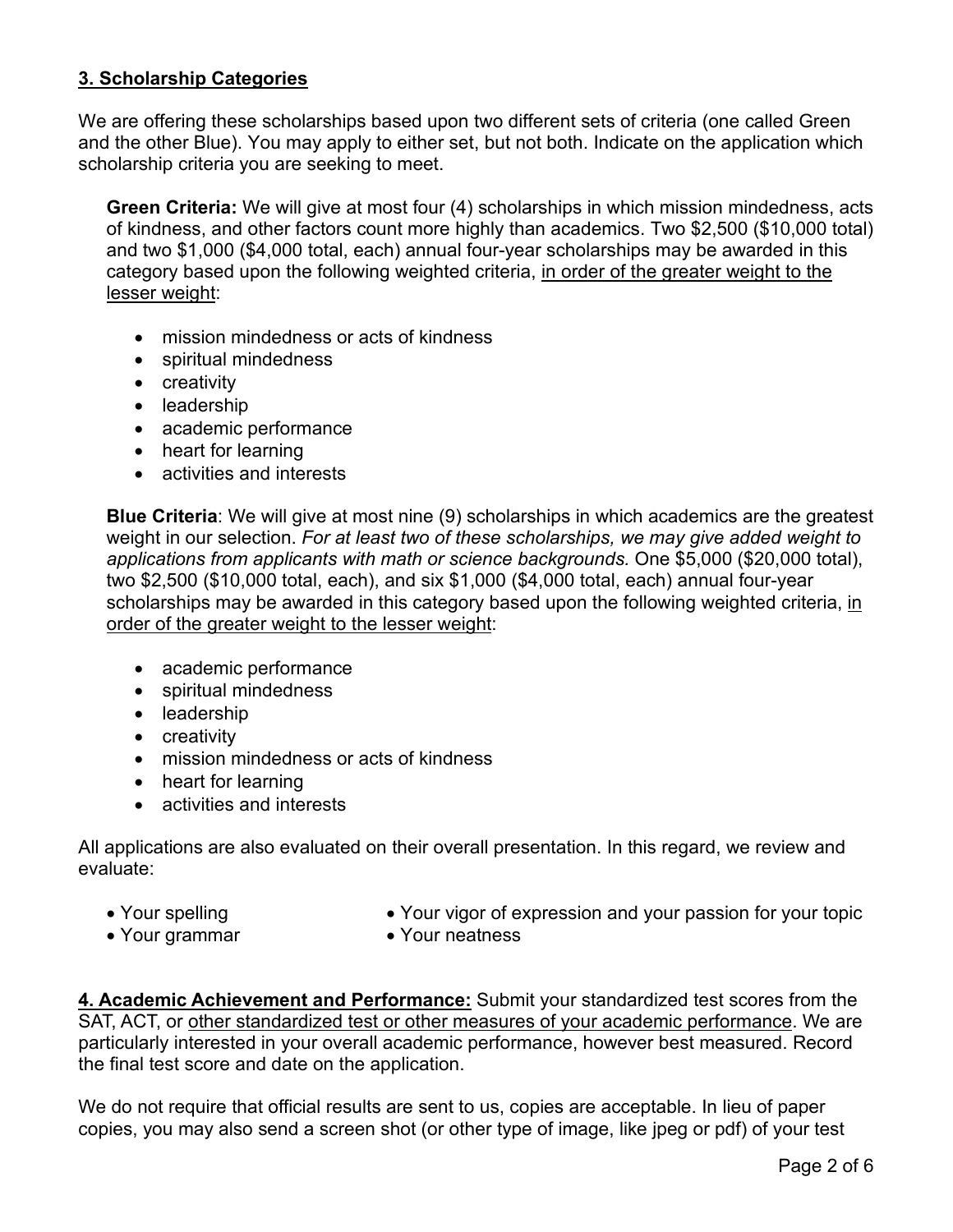results. We ask that the image show your full name, the College Board logo (ACT or other logo), and complete test scores.

**5. Extracurricular Activities:** Submit a list of your extracurricular activities. We are not looking for the number of activities, but the variety, balance, depth, and overall significance of these activities. You may include any descriptions or details as an attachment of at most one (1) page (may be less), single-spaced, 12 point font.

**6. Reference Letters:** Submit three (3) reference letters with at MOST two (2) pages (may be less), single-spaced, 12 point type that confirm your involvement in the activities you've listed and that, to the extent possible, attest to your unique contributions in these areas. You may submit the letters with your application as attachments or have the writer send them directly to us by mail, email or fax. They do not need to remain confidential.

These letters may be from parents (who better know homeschool students!), pastors, supervisors, leaders in programs you've been involved in [AWANA, Boy Scouts, 4-H, FFA, YFC], etc.

These letters should further attest to your mission mindedness, acts of kindness, or creativity. They ought not to be only "character reference" letters. They should attest to specific contributions you have made, specific activities you have engaged in, specific achievements that have benefited—or that show some promise in the future of benefiting the Kingdom. In other words, these letters are primarily for the sake of acquiring outside confirmation that you have really done or achieved what you claim to have done or achieved in your scholarship application.

We only need one letter attesting to your contributions in any one activity. For example, if you're going to send us letters from two pastors in your church, make sure they speak about different aspects of your participation.

**7. Personal Essay:** Submit a personal essay with at MOST two (2) pages (may be less), singlespaced, 12 point type about your future plans. The essay MUST cover all of these topics:

- What I want to do with my life
- Why I want to go to college
- Why I want to go to *this* college

Our mission emanates from this desire: "to 'seek God's Kingdom' (Matthew 6:33) by producing and distributing educational materials that will prepare future generations to effectively assert the crown rights of King Jesus among 'every tribe, language, people and nation' (Revelation 5:9) and in every area of human endeavor." Therefore, we want to promote and encourage students who are personally dedicated to a similar goal.

If your essay is to win, we expect it will probably include at least REFERENCES to matters like:

(a) Seeking God's Kingdom (what does that mean to you? what does that look like?);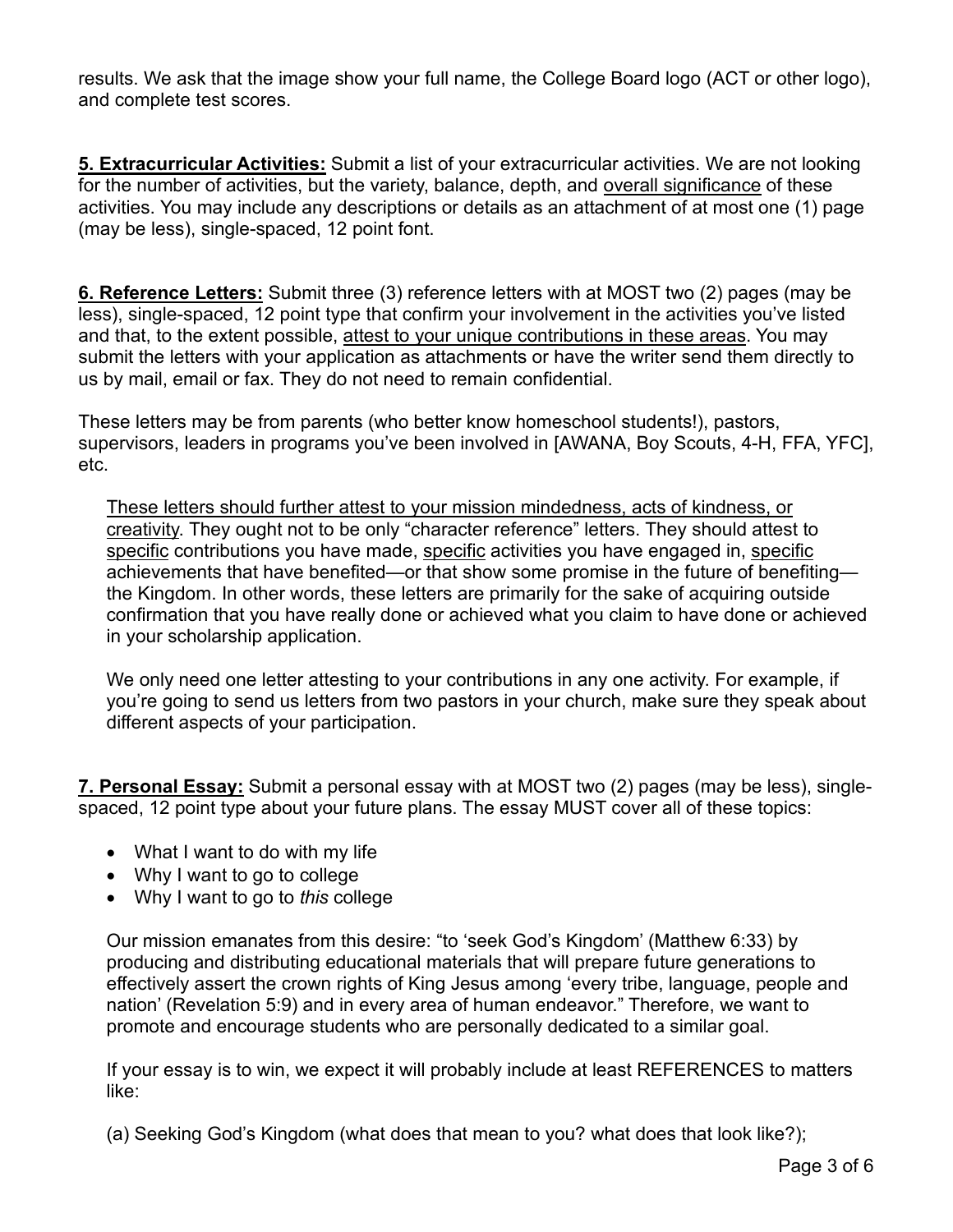- (b) Asserting the crown rights of King Jesus (extending His Kingdom); and
- (c) How you think your future plans or purposes will help extend His Kingdom either (or both) among "every tribe, language, people and nation" and/or in your unique area of interest.

Throughout the entire essay, we want you to speak with YOUR words, in YOUR way, about YOUR convictions. Using the words above (like "King Jesus" or "God's Kingdom") will not grant you special favor, so do not include them just because you think they will "buy our affection." This is the place to share with us what motivates you and we want to hear words that are meaningful to you.

**8. Academic Submission:** Submit a paper or project from your academic study to show your skill in completing an assignment in a discipline of interest to you. We are interested in seeing how well you can express your thoughts or share your work in a previous effort, uninfluenced by the pressure of this scholarship competition.

Total submission for this project should not exceed three (3) pages if written (single spaced, 12 point type; may be less than 3 pages) or at most 10 minutes of audio/video. Essays, research papers, and other academic work should include a bibliography, endnotes, etc., of course, but these do not count toward the page limit. If you do not have a pre-existing essay or work of the length we are seeking, then please *edit* one as necessary to meet our length requirements.

NOTHING CAN BE RETURNED, so please do not send any original works, awards, etc. We can accept only two-dimensional submissions (such as photographs of the actual work, reports, written descriptions) or audio/video recordings (such as CD/DVD or private/unlisted YouTube links, etc.).

Regardless of whether you choose the Green or Blue criteria, you must choose to submit either a project or argumentative essay [do NOT submit both] as follows:

(a) **Your best project:** Submit a copy of your best project or paper in the form of a review, paper, report, essay, digest, portfolio, etc. concerning any math, science, humanities, performing or visual arts related discipline of interest or concern to you. We are interested in seeing how well you can share your interest and passion from a previous effort that is less dependent on a written essay. Please make clear the assignment or goal of the project. If you are applying under the Blue criteria, your submission must showcase your academic ability, which is given greater weight in the evaluation process.

# **OR**

(b) **Argumentative Essay:** Submit a copy of your best argumentative essay to date concerning any subject of interest or concern to you. Essays will not only be evaluated on the strength of the argument presented but also on how the counter-argument is addressed and refuted. Your essay should include the standard elements of an argumentative essay.